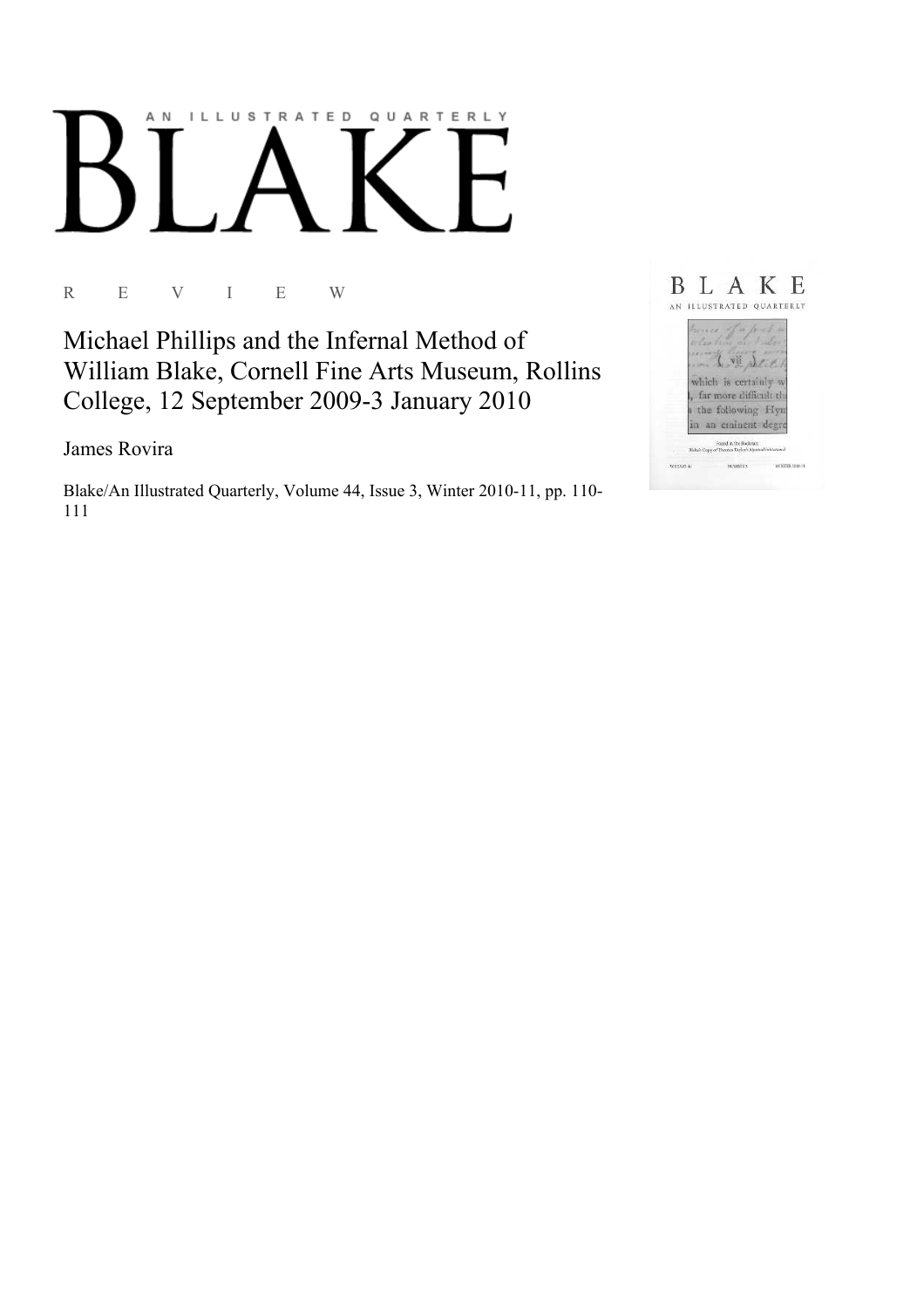plates comes closer to Blake's own practices. This difference in inking methods between the Manchester and Flying Horse impressions underscores the tension between an attempt to re-create aesthetically pleasing prints with the visual qualities of Blake's own and an attempt to reenact his processes. In my review of the Manchester portfolio I complained (mildly) about the rough texture of the paper on which the plates were printed. To my eyes, the texture and lighter color of the Flying Horse paper are a little closer to Blake's own. We should, however, be grateful for the instructive differences between the two publications. Except for the minor problems noted here, I suspect that the Manchester and Flying Horse editions of Blake's *Songs* are as close as we are likely to come to new prints from Blake's own plates-short of a discovery even more breathtaking than the nineteen *Grave* watercolors.

Much of Phillips's essay in the Flying Horse portfolio deals with Blake's own etching and printing methods rather than with their reenactment. Many of his observations are controversial, including the depth of bite in Blake's early relief etchings and the type of inking instrument he used (see notes 16 and 18 here). Phillips relies heavily on the description of Blake's methods in Jackson and Chatto, *A Treatise on Wood Engraving,* and particularly their comment that Blake "was accustomed to wipe the ink out where it had touched in the hollows. As this occupied more time than the mere inking of the plate, his progress in printing was necessarily slow."<sup>19</sup> Phillips believes that the Jackson and Chatto account has considerable authority because it "suggests that they visited Blake in his studio at No. 3 Fountain Court, the Strand, some time between Jackson's arrival in London in 1824 and Blake's death in August 1827" (11). These statements and Phillips's own experiences with relief printing lead him to conclude that Blake's art of illuminated printing required exacting craftsmanship and painstaking, time-consuming labor. For Phillips, "the evidence" shows "that the processes of creation and reproduction were rarely accomplished simply or easily" and that "Blake's method of production was neither simple nor efficient ... *:'<sup>20</sup>*

In the 453 double-column pages of *Blake and the Idea of the Book,* Viscomi does not cite the Jackson and Chatto description of Blake's method and, in stark contrast to Phillips's views, claims that "inking small relief plates ... and printing them ... was relatively easy" and that, "working alone with handmade ink and a linen dabber," he "pulled thirty good impressions" from "electrotypes" of the *Songs of Innocence* title page and "The Lamb" in "less than two hours."<sup>21</sup> My own study of Blake's prints etched in relief led me to conclude that,

19. [John Jackson and William Andrew Chatto], *A Treatise on Wood Engraving, Historical and Practical* (London: Charles Knight, 1839) 716- 17.

20. Phillips, "The Printing of Blake's *America a Prophecy;' Print Quarterly* 21.1 (2004): 20n5, 38.

21. *Blake and the Idea of the Book* ll8, 397n22. See also Viscomi, "Illuminated Printing;' The *Cambridge Companion to William Blake,* ed. Morris Eaves (Cambridge: Cambridge University Press, 2003) 41: "Illuminated printing was not mysterious, complex, or difficult."

"in the majority of his relief etchings, Blake did not have to wipe bitten surfaces in order to keep them clean enough to meet his own inking and printing requirements.<sup>"22</sup> I have consistently emphasized the ways in which relief etching is a direct and autographic process joining invention and execution, one that freed Blake from the trammels of his profession as an intaglio engraver of other artists' designs. These practical characteristics allowed Blake to claim that his process "combines the Painter and the Poet" and "produces works at less than one fourth of the expense" of "Letter-press and Engraving. $^{23}$  These differing views are not merely trivial disputes over technical details, for they evince fundamentally different visions of Blake. Perhaps Viscomi and I could be accused of succumbing to a now-discredited romantic ideology in which "first thoughts are best in art, second thoughts in other matters."<sup>24</sup> Perhaps Phillips could be accused of assuming that original composition and execution are as timeconsuming as replication and succumbing to a modernist literary ideology in which complexity is the hallmark of genius.

This is not the place to engage further in this long-running debate. Rather, it is the time to welcome, indeed to celebrate, the two publications of scholarship and beauty which it has been my pleasure to review in *Blake.* 

## 22. Essick, *Printmaker* 104.

23. "To the Public;' *T11e Complete Poetry and Prose of William Blake,*  ed. David V. Erdman (New York: Anchor-Random House, 1988) 692. I suspect that part of the savings in "expense" can be accounted for by savings in labor.

24. A remark attributed to Blake in Gilchrist, *Life of William Blake,* 2 vols. (London: Macmillan, 1863) 1: 370.

Michael Phillips and the Infernal Method of William Blake. Cornell Fine Arts Museum, Rollins College, 12 September 2009-3 January 2010.

## Reviewed by James Rovira

*Editors' note: Illustrations of the exhibition and of some of the Phillips copperplates and impressions are online at the journal's web site <http://www.blakequarterly.org>.* 

D URING the 2008-09 academic year, Michael Phillips served as an inaugural scholar in residence of the Winter Park Institute of Rollins College in Winter Park, Florida. Phillips presented a series of lectures on Blake, conducted printmaking demonstrations, and produced in the studio a facsimile edition of the *Songs of Innocence and of Experience* for the institute. His production of this facsimile edition served as the basis of an exhibition at the Cornell Fine Arts